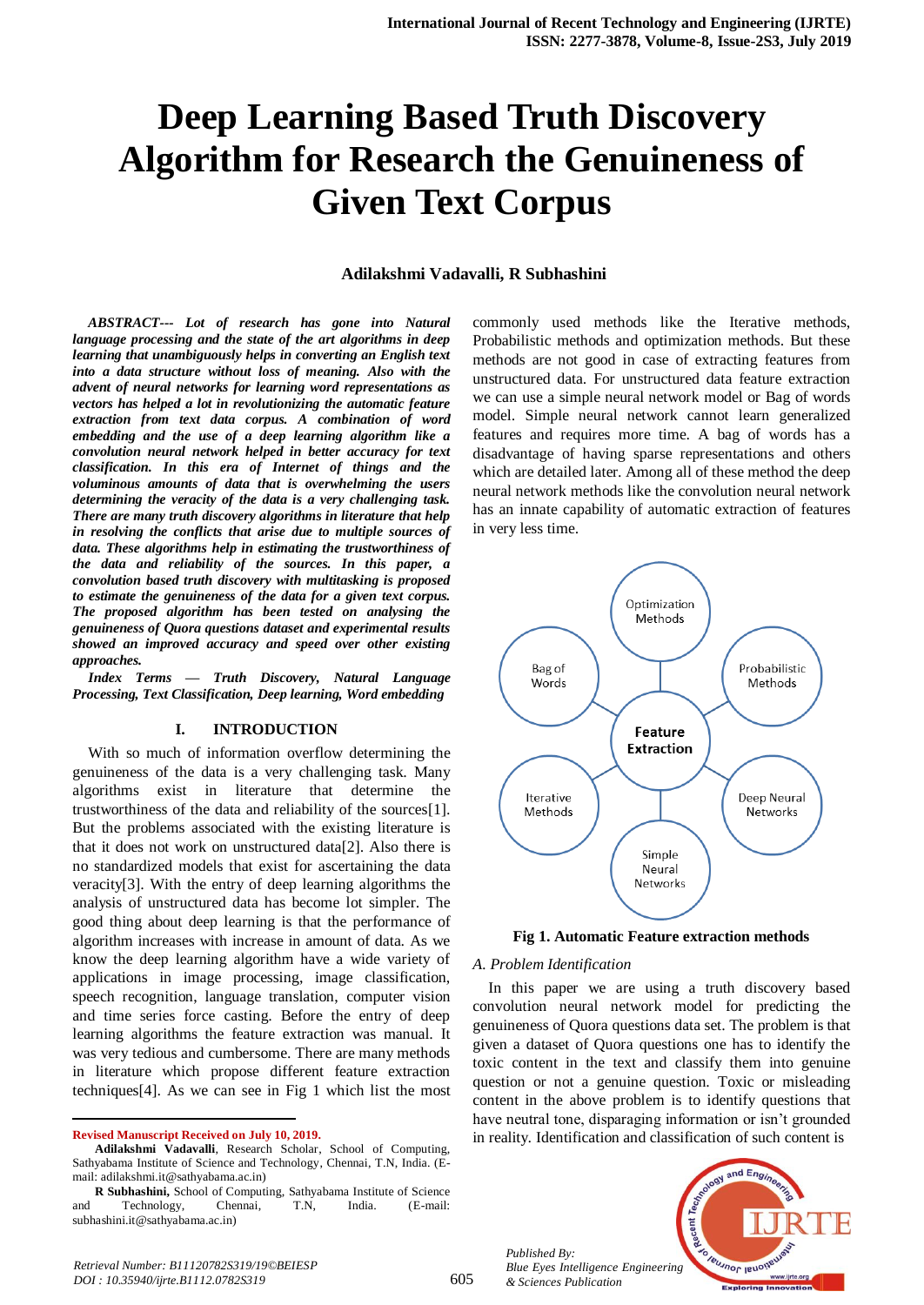## **DEEP LEARNING BASED TRUTH DISCOVERY ALGORITHM FOR RESEARCH THE GENUINENESS OF GIVEN TEXT CORPUS**

our main criteria.

## *B. Objectives*

Based on the problem identification, this research work has the following objectives:

- To use a word embedding layer to obtain vocabulary from given dataset.
- To define a convolutional neural network model and compile it
- To fit the model to the existing problem
- Evaluate the model based on certain parameters
- Make predictions on the model

# *C. Organization*

The remaining sections in this paper are organized as follows: the existing Natural language processing techniques for deep learning are surveyed in Section II. The clear description about the proposed Truth discovery based convolution neural network model algorithm is presented in Section III. The experimental results and comparative analysis of proposed algorithm is presented in Section IV. Finally, the overall outcomes of the proposed work and the future enhancement that can be performed to improve the results are stated in Section V.

## **II. RELATED WORKS**

In this section, the existing design techniques, strategies, applications and algorithms related to truth discovery for unstructured data are surveyed with its clear merits and demerits.

In [5] the authors proposed a character level Convolution neural network which use small convolutions and pooling operations. It has used around 29 convolution layers which increases the depth of the network and there by performance. It has been applied on 8 freely available large scale datasets which belong to object detection, image classification, sentiment analysis and topic classification etc. It is inspired by the philosophy of VGG and Resnets that two design rules have been applied. For the same output temporal resolution same number of feature maps exist for layers. Also, when temporal resolution is halved the number of feature maps is doubled. In [6] the authors have explained about the speech recognition strategies for sequential data using deep neural networks. They have used recurrent neural networks with connectionist temporal classification and have trained them end to end. The network has been trained on TIMIT phoneme recognition benchmark. The concept here is that the RNNs learn to map directly from acoustic to phonetic sequences. It removes the need for a predefined error alignment. Four main steps that are involved in the process are connectionist temporal classification, RNN transducer, Decoding and Regularization. An extension of their work aims to combine frequency domain convolutional neural networks with deep RNN. In [7] the authors propose a methodology to generate the description of an image in sentences very clearly using a convolution neural network followed by recurrent neural network. It uses a neural probabilistic framework for generating the likelihood of words from image and then training it on recurrent neural network for generating sentences. They have designed a framework in place where given an input using a Long Short

term memory networks with a forget gate to generate a softmax and then a word prediction model. Experimentally the model has been evaluated on the following standard datasets with improved performance Pascal VOC 2008, Flickr8k, Flickr30k, MSCOCO, SBU etc. In [8] the authors proposed a general end to end approach to sequence learning with minimal assumption approach. This conception has been tested on machine translation tasks. Experiments have been conducted on WTM 14 dataset where it is performing an English to french translation task. Reversing the order of the words in all source sentences also improved the performance of the system to a great extent. The two main concepts used are decoding and rescoring. Also the flow of the procedures are to reverse the source of sentences training and parallelization of the data. The experimental results and metrics like the length of the text sentences and the average word frequency rank had great improvement over existing methods. In [9] the authors proposed a connectionist language model a variant of recurrent neural network for on speech recognition systems. These models prove superior to the n gram techniques. But the disadvantage is that it takes a high computational training complexity. This language model proposed also closely connects with other techniques such as machine learning, data compression and cognitive science research. The experiments have been conducted on real time datasets like DARPA WSJ92 and 93. In [10] the author explains about the execution of Natural Language processing programs dealing with lot of important concepts. They proposed the Long Short term memory networks for executing the sequence to sequence framework. Character by character reading and processing for New curriculum learning has been experimented. Four curriculum learning strategies have been discussed namely:

- 1. No curriculum learning
- 2. Naïve curriculum strategy
- 3. Mixed Strategy
- 4. Combining the mixed strategy with the naïve curriculum learning strategy

Also, Inverting input and doubling input strategies have been adopted to increase performance. Hidden state allocation hypothesis technique has been used for getting better performance as stochastic gradient descent can have poor performance. The combined strategy reduces the need to for excessive memorization. In [11] the author proposes an encoder decoder neural networks which has two recurrent neural networks. It is used for a statistical machine translation system. They are trained together to increase the probability of a target sequence given a source sequence. This model has the advantage of increasing the semantic and syntactic meaning of the linguistic phrases. The main principle of this model is that the hidden unit adaptively remembers and forgets. There are generally three types of models in this:

- 1. The Translation model
- 2. Language model

*Published By:*

*& Sciences Publication* 

3. Log-Linear model

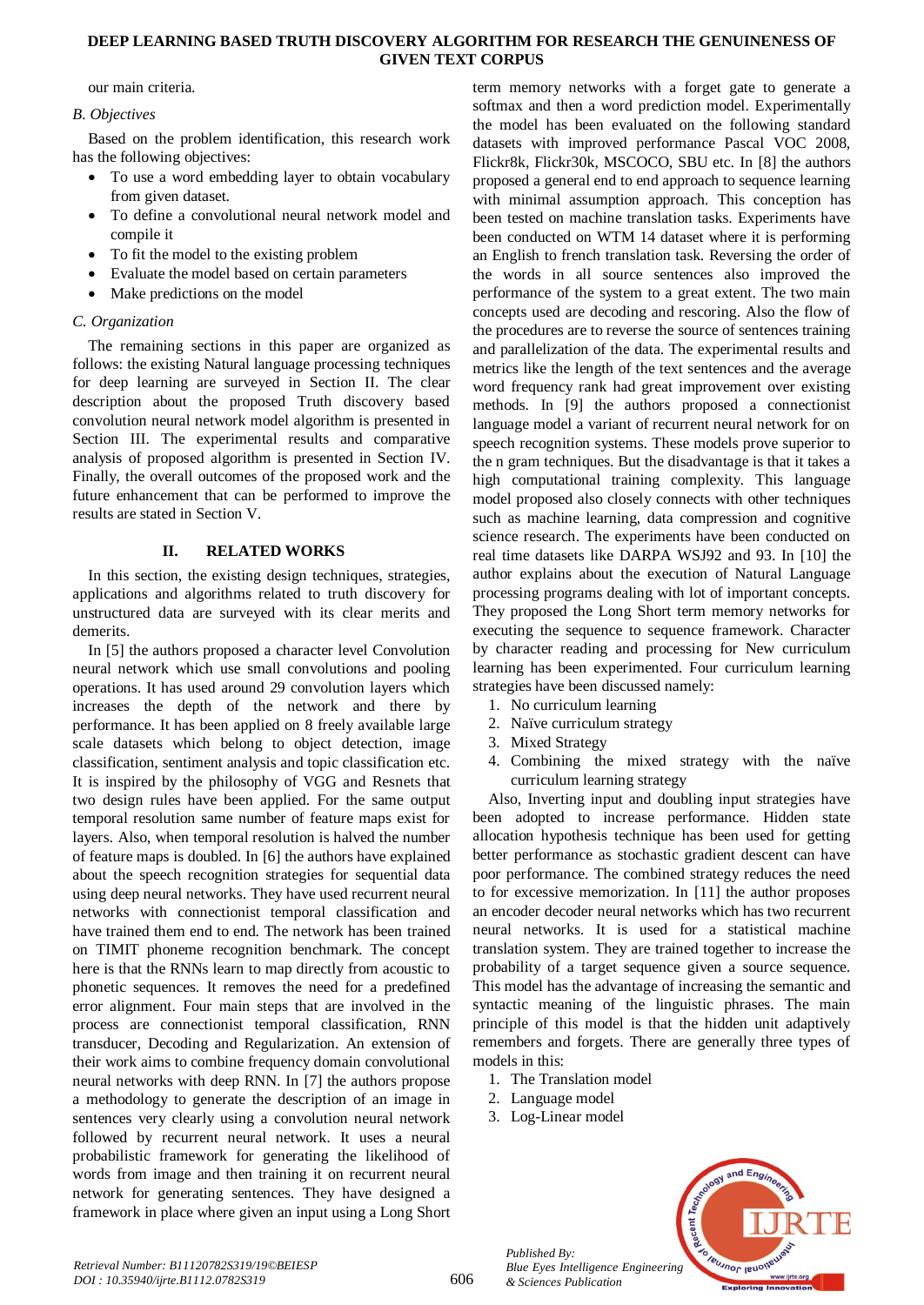The model is evaluated on an English to French Translation dataset. The source and the target vocabulary has been limited to 15,000 words. The out of vocabulary words are treated as special tokens. The word and phrase representations have many advantages like they can learn semantically meaningful word embedding. Also, it maps the sequence of words into a continuous space vector. Also, semantically similar words can be clustered together. In [12] In this paper the authors propose a framework with which we can build a deep recurrent neural network. The proposed model outperforms the shallow recurrent neural networks. It can be achieved in two steps:

- 1. Deep input to hidden function
- 2. Deep hidden to output function
- 3. Hidden to Hidden transition function

The four different neural networks that have been illustrated are:

- 1. A conventional RNN
- 2. Deep transition RNN
- 3. Deep output RNN
- 4. Stacked RNN

They have also used different neural operators which were implemented with a multi-layer perceptron. The model has been used on the below datasets namely:

- 1. Polyphonic Music Prediction
- 2. Language modelling

In [13] the authors propose a vector space representation of words which have captured the semantics and syntax using a vector arithmetic. A new global log bilinear regression model is the key aspect behind this representation. The two major model families discussed and on top of which the model is built are:

- 1. global matrix factorization
- 2. Local context window

The following are the procedures followed in order to use the statistics to extract the semantic meaning of words.

- 1. Ratios of Co-occurrence probabilities of words
- 2. Word to word co-occurrence matrix
- 3. A weighted least square regression model

The other models that were discussed are the skip gram and ivLBL model. This model proposed is by far the most successfully used method for word embedding. Syntactic and semantic word analogies have also been discussed. In [14] In this paper the authors show recurrent neural networks can be used for handwriting synthesis and predictions on text sequence. A deep neural network prediction architecture has been defined. Experiments have been conducted on Penn Treebank Test Set and results show the perplexity measures which is the usual metric for calculating the performance of the Natural language processing models. Real Wikipedia data has been used to synthesize the handwriting data which is highly realistic and in different styles. In [15] the authors propose language understanding models which can accurately place sentences over distributions and yet encode complexities of the grammatical structure. The fundamental models deal with machine translation, question answering system, text summarization. The Language modelling improvements that are suggested as:

1. Relationship between noise contrastive estimation and Importance sampling.

- 2. The convolution neural network softmax
- 3. Character LSTM predictions

Three architecture language models have been discussed as:

- 1. A standard LSTM language model
- 2. A language model where both input and softmax embedding have been replaced by a character CNN
- 3. Next character prediction LSTM network

The parameters on which the models have been evaluated are as follows:

- 1. Dimensionality of embedding layers
- 2. The state
- 3. Projection sizes
- 4. No of LSTM layers to use
- 5. Test Perplexity

The disadvantage is that as the dataset size increases and with complex data, the training performance degrades.

In [16] the authors suggested model architecture for computing continuous vector space representation of words in a word similarity task. The main advantage of this proposed approach is that it is very time efficient and the algorithm designed takes less than a day to learn word vectors from a 1.6 billion words dataset. It is also a good test set for measuring syntactic and semantic word similarities. It can further be extended to automatically extend to knowledge bases. In [17] the authors introduced a continuous skip gram model that can efficiently capture a large number of syntactic and semantic representations. The paper proposes how to train distributed representation of words and phrases. Also, models have been trained on large data with subsampling of frequent words using negative sampling algorithm with an advantage of faster training. In [18] the authors propose an attack on the perspective toxic detection system based on adversarial methods. The approaches suggested for improving the robustness of the system are:

- 1. Adversarial Training
- 2. Spell checking
- 3. Blocking

The system has a high false alarm rate in detecting huge toxicity. The highlights of the observations that have been made are:

- 1. Susceptibility to false alarm
- 2. Robustness to random misspellings
- 3. Vulnerability to poisoning attack

In [19] a convolution based neural network text classification algorithm with emphasis on structure of words has been proposed. Toxic comments on large pool of documents provided by Kaggle called Wikipedia's talk page edits have been identified. The type of layers in convolution neural network architectures has been discussed and given as

- 1. Convolutional layer
- 2. Pooling layer

*Published By:*

*& Sciences Publication* 

- 3. Embedding layer
- 4. Fully connected layer

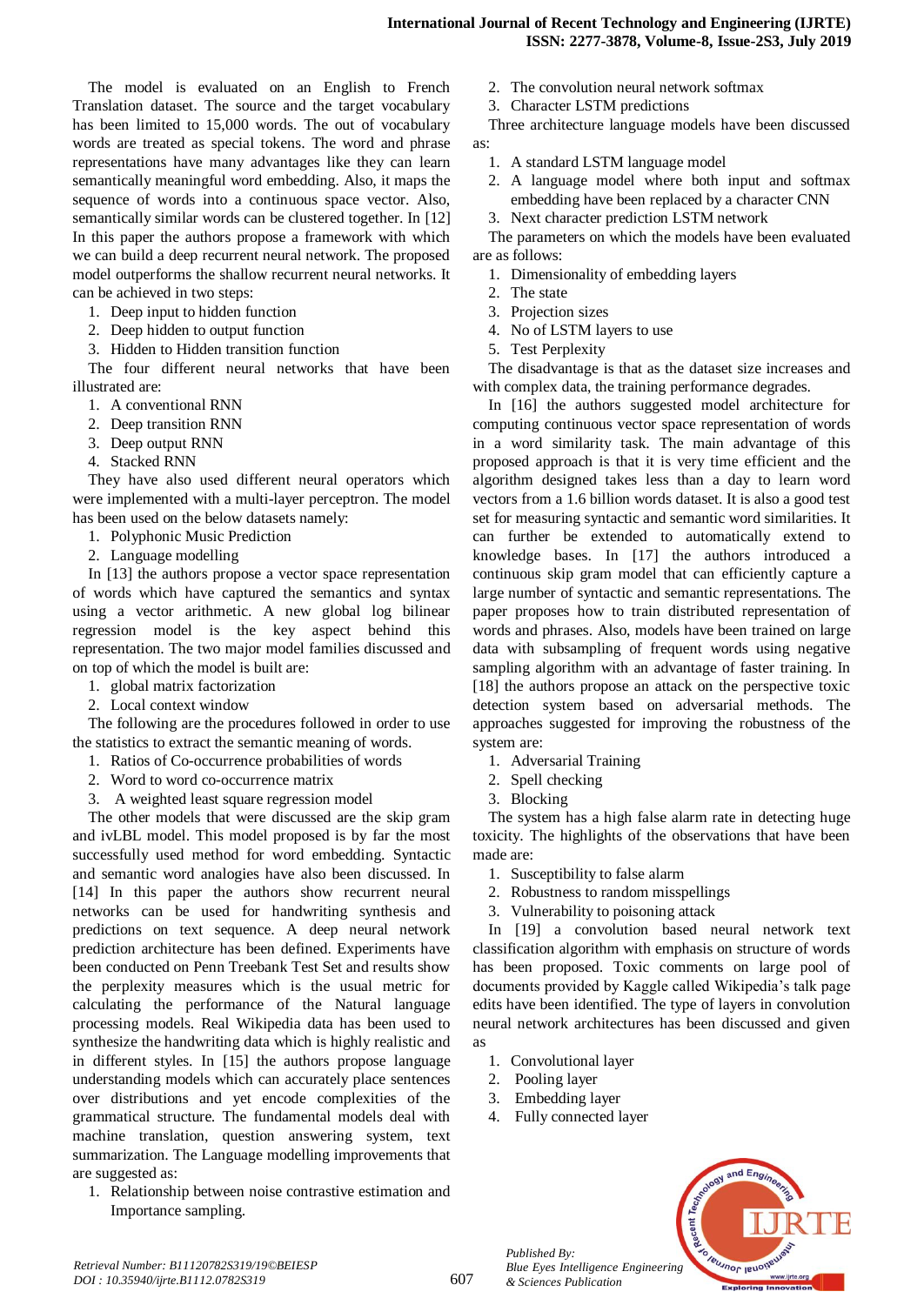## **DEEP LEARNING BASED TRUTH DISCOVERY ALGORITHM FOR RESEARCH THE GENUINENESS OF GIVEN TEXT CORPUS**

It has been explained that these trainings rely on back propagation training algorithm. Data encoding via vocabulary has also been explained. Two dimensional representation of the Document Text Matrix (DTM) using PCA Principle Component analysis and visualizing using t-SNE t-Distributed Stochastic Neighbor embedding a dimensionality reduction technique. However adaptive learning and n-gram based approaches could have been used for motivating results. In [20] the authors have automated the process of identifying whether a comment or a post if deemed toxic should be flagged. This kind of comment abuse classification has two benefits. One is it saves time and the other is it protects user's safety. This concept has been tested with deep learning models. It has been tested with two models as baseline i.e. general machine learning model and deep learning perspective. The following three models have been employed:

- 1. An RNN with an LSTM cell and word embeddings
- 2. A CNN with word embeddings
- 3. A CNN with character embeddings

However, qualitative features can be evaluated by using learned weight vectors and learned character embeddings. In [21] propose an empirical explanation of ConvNets for text classification. The concepts proposed are:

- 1. Key module convolution using stochastic gradient descent
- 2. Character quantization and encoding
- 3. 2 layered ConvNet model using max pooling and fully connected layers
- 4. Data Augmentation

The following parameters are deemed to be important based on the results

- 1. Dataset size
- 2. Choice of alphabet makes a difference
- 3. Work well with user generated data
- 4. Semantics of tasks may not matter
- 5. Bag of words is a misuse of word2vec

However, these models does not work well when broader range of language processing tasks with structured outputs are needed. In [22] proposes a model where character inputs are sufficient for neural language model. The model takes the ouput from a single-layer character-level convolutional neural network with max-over-time pooling. Highway network model is also employed to obtain improving results. However, it has to be identified if this model can be employed for encoder/decoder in machine translation. In [23] the authors propose a deep neural networks with multitask learning for obtaining a unified architecture for Natural language processing tasks. They introduce two models namely multi task learning and semi supervised learning for improving the performance. Six standard NLP tasks have been considered as:

- 1. Part of speech tagging
- 2. Chunking
- 3. Named Entity Recognition
- 4. Semantic Role labeling
- 5. Language Model
- 6. Semantically related words

Given an input sequence the output probabilities of the words are choose and a classical window approach is used and the Neural Network layer outputs and max layer

performs an identity. Thus learning tasks can simultaneously improve the syntax feature understanding for semantic extraction. In [24] the authors propose the sensitivity analysis for sentence classification. The work has two major contributions. One is improving the training time and second one is improving the space of model architectures and hyper parameter settings like the input word vector representation, filter regions, number of feature maps, pooling strategy and regularization terms. However, random search and Bayesian optimization framework can help for further hyper parameter simplification. In [25] the author proposes a model for eliminating the curse of dimensionality. They employ a learning distributed representation of words which allows to train sentences about an exponential number of semantically neighboring sentences. The advantage of the model is that it proposes a Parallelized data and feature reading mechanisms in forward and backward phases. It employs an energy minimization work. However, generalization and training speed can be further improved. In [26] the authors propose a neural conversational model for machine learning tasks. The model can generate simple conversations on a large conversational dataset. It can also reason out on a domain specific movie dataset. It can also find solution to a technical problem on an domain specific IT helpdesk dataset. The advantage of this model is that it can be trained end to end but however the model lacks consistency. In [27] the authors propose an anatomy of online hate in online news media. The model automatically detects and classifies online hate. The main concepts proposed as part of the model are as follows:

- 1. Create a granular taxonomy for hateful online hate
- 2. Experimenting with machine learning models to automatically detect and categorize hateful comments

The challenges involved in detecting online hate are as follows:

- 1. Linguistic diversity
- 2. Contextuality of hate
- 3. Gaming the system
- 4. Freedom of speech

However, the following still remain as challenges for classification of online hate:

- 1. Interpretation problem
- 2. Linguistic variety
- 3. Limits of automation
- 4. Danger of over-moderation

## **III. PROPOSED METHODOLOGY & RESULTS**

In this section, the clear description about the proposed methodology for truth discovery on convolution neural network for equinity classification of quora questions has been provided. The motive of this scheme is to increase the level of accuracy when predicting the genuineness of the given text corpus of data from kaggle quora insincere question dataset. The following algorithm strategies have been employed for truth discovery and will be discussed in detail

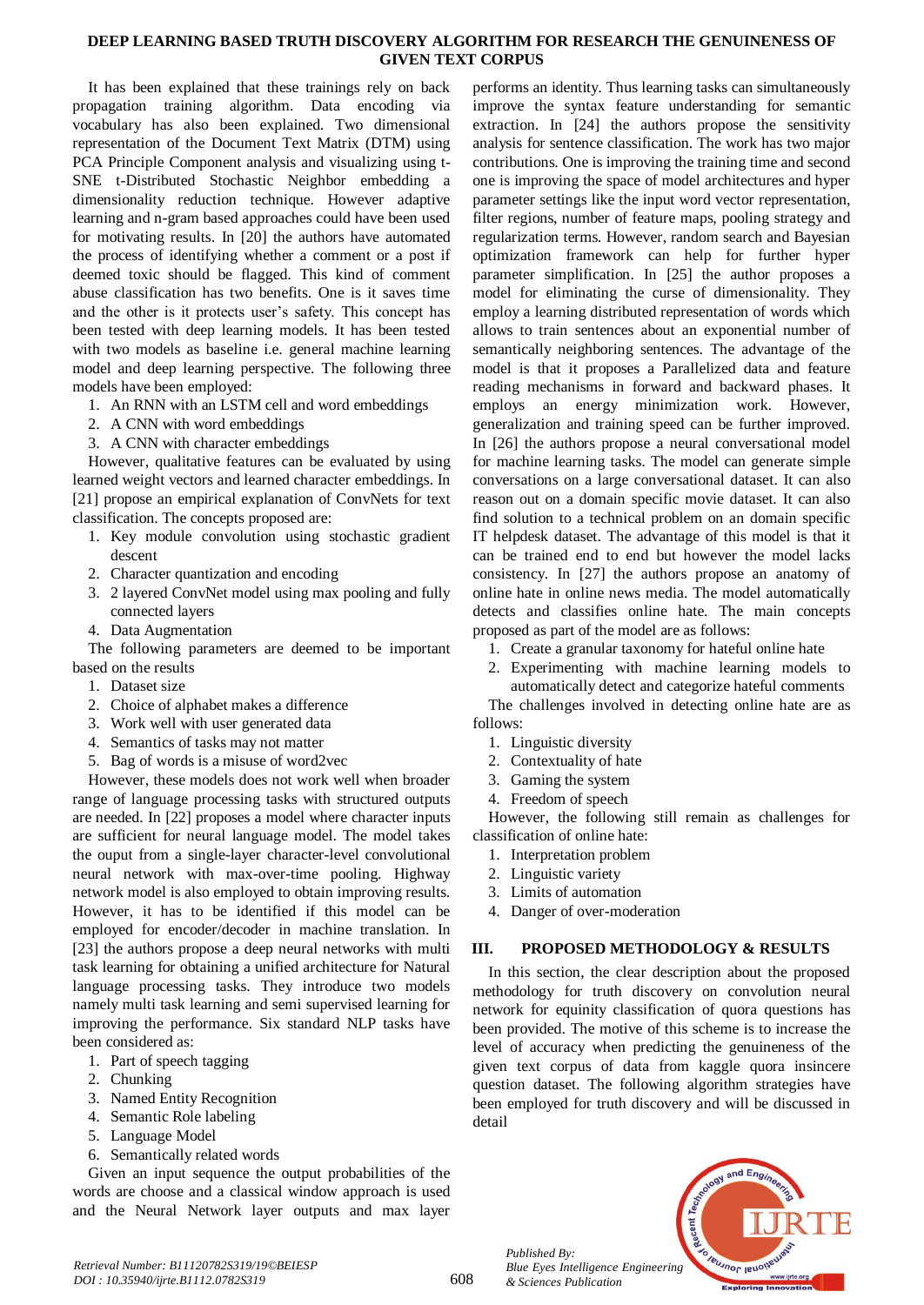- *A. Algorithm for Clean Select and filter vocabulary*
- *B. Algorithm for CNN Truth Discovery Model*
- *C. Algorithm for Evaluation*





#### *A. Algorithm for Clean Select and filter vocabulary*

- *1. Clean the dataset*
- *2. Load the document into memory*
- *3. Convert the document into clean tokens*
- *4. Filename = 'txt\_kaggle/sincere/sc000\_0000.txt'*
- *5. Select the vocabulary*
- *6. Load the documents and add to vocabulary*
- *7. Load the entire documents*
- *8. Define vocabulary*
- *9. Add all documents to vocabulary*
- *10. Process\_the\_documentss('txt\_kaggle/sincere', vocab)*
- *11. Process\_the\_documentss('txt\_kaggle/insincere', vocab)*
- *12. Filter the vocabulary*
- *13. Print the size of the vocab*
- *14. print the top words from the vocabulary*
- *15. Print the most common 50 words from vocabulary*
- *16. Keep all the tokens with a minimum occurrence count*
- *17. Print the length of the tokens*
- *18. Save all the tokens to a vocabulary file*

In the Algorithm for clean select and filter vocabulary the following things are taken care. The tokens are split on white space. The punctuations from all the words will be removed. Removed the words that are not pure alphabetical characters. Get rid of the stop words. We can remove words whose length is less than or equal to one character.

In Fig 2. The flowchart for the proposed methodology has been given. The entire process starts with data preparation. Then comes splitting of the data into train and test sets. Then a vocabulary of words has been defined. Then an automatic feature extraction of words using word representations has been defined. Then comes the proposed convolution based truth discovery leading finally to the text classification as sincere or insincere.



**Fig 3. Proposed Truth discovery convolution neural network**

In Fig 3. The proposed truth discovery based Convolution neural network model has been explained in detail. First the vector representation of the vocabulary is presented to the input layer of CNN. Then the truth discovery algorithm running the embedding layers of CNN. Then followed by the convolution I, maxpooling ID. Flatten the layers using filters. Relu and sigmoid functions are used in the model. Finally we get classified text.

## *B. Algorithm for CNN Truth Discovery Model*

- *1. Make a path to open file*
- *2. return documents*
- *3. load and clean a dataset for training*
- *4. load documents both sincere and insincere*
- *5. prepare labels*
- *6. fit a tokenizer on lines of text*
- *7. return tokenizer*
- *8. integer encode and pad sequences of documents*
- *9. return padded sequences*
- *10. Define the cnn model*
- *11. load the vocabulary*
- *12. load training data*
- *13. create the tokenizer*
- *14. define vocabulary size*
- *15. print Vocabulary size*
- *16. calculate the maximum sequence length*
- *17. encode data*
- *18. define model*
- *19. fit network*
- *20. save the model*

The algorithm for CNN truth discovery model is as follows: First we load the document into memory. Then we

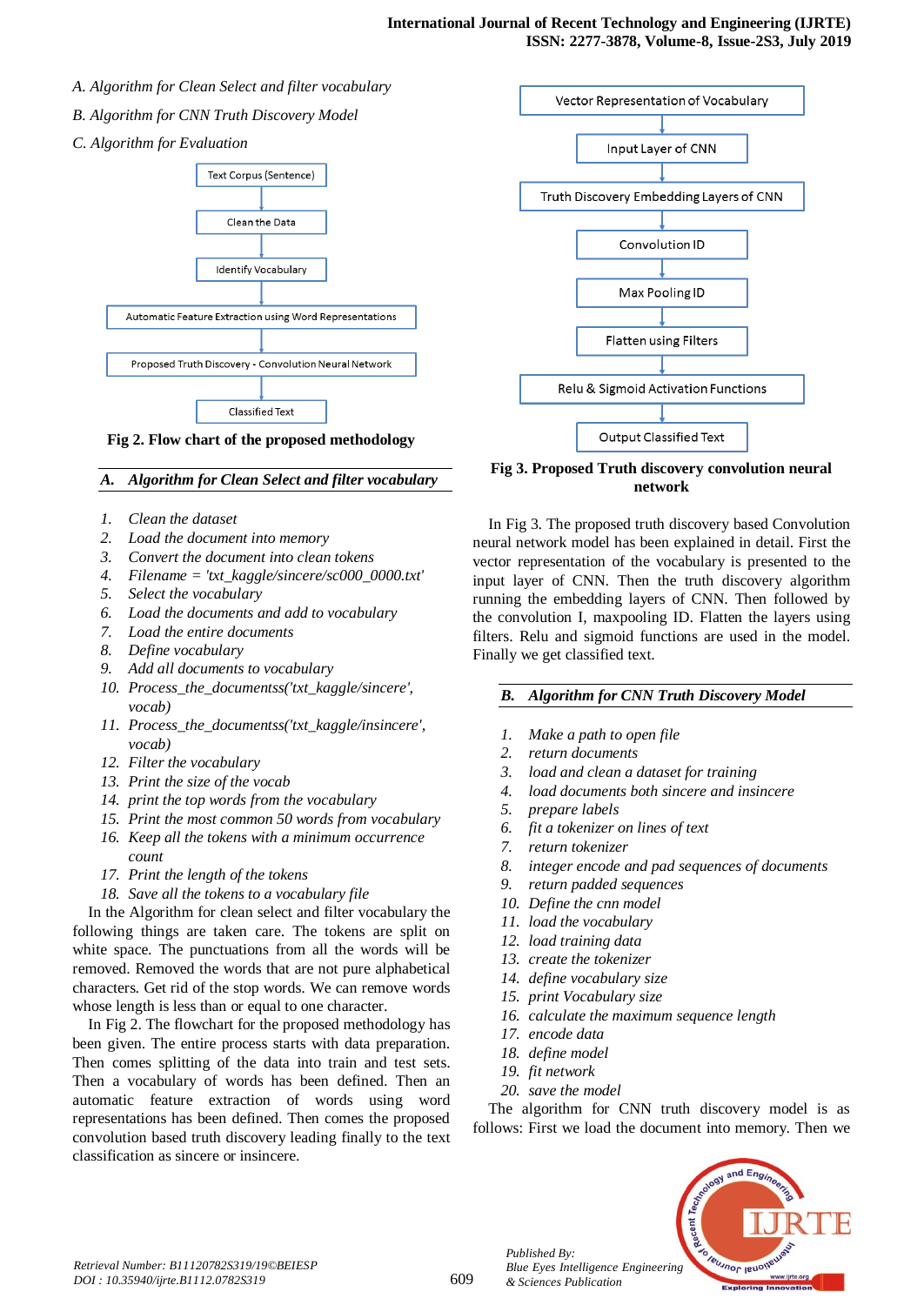## **DEEP LEARNING BASED TRUTH DISCOVERY ALGORITHM FOR RESEARCH THE GENUINENESS OF GIVEN TEXT CORPUS**

try to load the vocabulary. We will clean all the train and test data. The embedding layer is used as a specific embedding layer for vector representation of data. These are random in the beginning but will later become more adept. Then using a tokenizer class in an API training documents are encoded. It will generate all tokens from the training dataset and map them to integers. The size is defined and maximum sequence length is calculated. A model is defined and made fit to the The model created is thus saved.

The algorithm for the definition of the model is as follows: The complete model is listed in the algorithm. A CNN embedding layer with 32 filters. Then followed by a pooling layer. 2D output from CNN is made as a 2D vector. Behind the scenes runs the multilayer perceptron's to know the features. Sigmoid activation function is used as output.

## *C. Algorithm for Evaluation of Model*

- *1. classify a Output as insincere or sincere*
- *2. predict\_genuiity(Output, vocab, tokenizer, max\_length, model):*
- *3. clean Output*
- *4. encode and pad Output*
- *5. predict genuinity of yhat model*
- *6. load the vocabulary*
- *7. load all Outputs train and test*
- *8. create the tokenizer*
- *9. define vocabulary size*
- *10. calculate the maximum sequence length*
- *11. encode data*
- *12. load the model*
- *13. evaluate model on both train and test data*

The algorithm for the Evaluation of the model is as follows: The complete evaluation model is listed in the algorithm. The output is classified as sincere or insincere. The output is encoded and padded. All outputs are loaded for training and testing. The data is encoded and the model is evaluated on both training and testing datasets.

#### *Sample test Output*

*Sample test output*

*test sincere text*

*text = 'What are the job prospects after doing an MSc in Chemistry or Biology?'*

*percent, sincere = predict\_genuinity(text, vocab,* 

```
tokenizer, max_length, model)
```
*print('Output: [%s]\ngenuiity: %s (%.3f%%)' % (text,* 

*genuiity, percent\*100))*

*test insincere text*

*text = 'How do I sell Pakistan? I need lots of money so I decided to sell Pakistan any one wanna buy?'*

*percent, genuiity = predict\_genuinity(text, vocab,* 

*tokenizer, max\_length, model)*

*print('Output: [%s]\ngenuiity: %s (%.3f%%)' % (text, genuiity, percent\*100))*

The sample test output and a particular output are shown as follows: It can be seen that the model

produces 100% accuracy on the training data and 87% accuracy on the testing data. The model makes a correct prediction on two sample quora questions and and the confidence percentages are 76% and 69% respectively on sincere and insincere claims

## *Output*

*Vocabulary size: 26768 Maximum length: 1562 Train Accuracy: 100.00 Test Accuracy: 87.12 Text: [What are the job prospects after doing an MSc in Chemistry or Biology?] Genunity Prediction: POSITIVE (76.7%) Text: [How do I sell Pakistan? I need lots of money so I decided to sell Pakistan any one wanna buy?] Genunity prediction: NEGATIVE (69.415%) Vocabulary size: 25768 Maximum length: 1317 \_\_\_\_\_\_\_\_\_\_\_\_\_\_\_\_\_\_\_\_\_\_\_\_\_\_\_\_\_\_\_\_\_\_\_\_\_\_\_\_\_\_\_*

# **IV. CONCLUSION AND FUTURE WORK**

*\_\_\_\_\_\_\_\_\_\_\_\_\_\_\_\_\_\_\_\_\_\_\_\_\_\_\_\_\_\_\_\_\_\_\_\_\_\_\_\_\_\_\_*

The genuinity of the given text corpus has been predicted using the proposed CNN truth discovery model. The model makes correct predictions for the quora questions classification dataset. We can see that the percentage confidence for the prediction is closed to 60% for both positive as well as negative texts. However this is a very basic level truth discovery that has been proposed. Further many enhancements can be carried out in different aspects to the existing work like the Better data cleaning like leaving punctuations intact. Exploring for further reduction of the size of the vocabulary for better effect on skill model. Filters and kernel size parameters have to be tuned further. This in this proposed approach the model fits the training data very quickly but we could explore different epochs and batch sizes for picking a better point to stop for training. We can explore a deeper network to train.

## **REFERENCES**

- 1. D. A. Waguih and L. Berti-Equille, "Truth discovery algorithms: An experimental evaluation," ArXiv Prepr. ArXiv14096428, 2014.
- 2. "A survey on Truth Discovery.pdf."
- 3. L. Berti-Équille, "Data veracity estimation with ensembling truth discovery methods," in 2015 IEEE International Conference on Big Data (Big Data), 2015, pp. 2628–2636.
- 4. B. Zhao and J. Han, "A probabilistic model for estimating real-valued truth from conflicting sources," Proc QDB, 2012.
- 5. A. Conneau, H. Schwenk, L. Barrault, and Y. Lecun, "Very deep convolutional networks for text classification," ArXiv Prepr. ArXiv160601781, 2016.
- 6. A. Graves, A. Mohamed, and G. Hinton, "Speech recognition with deep recurrent neural networks," in Acoustics, speech and signal processing (icassp), 2013 ieee international conference on, 2013, pp. 6645–6649.
- 7. O. Vinyals, A. Toshev, S. Bengio, and D. Erhan, "Show and tell: A neural image caption generator," in Proceedings of the IEEE conference on computer vision and pattern recognition, 2015, pp. 3156–3164.



*Retrieval Number: B11120782S319/19©BEIESP DOI : 10.35940/ijrte.B1112.0782S319*